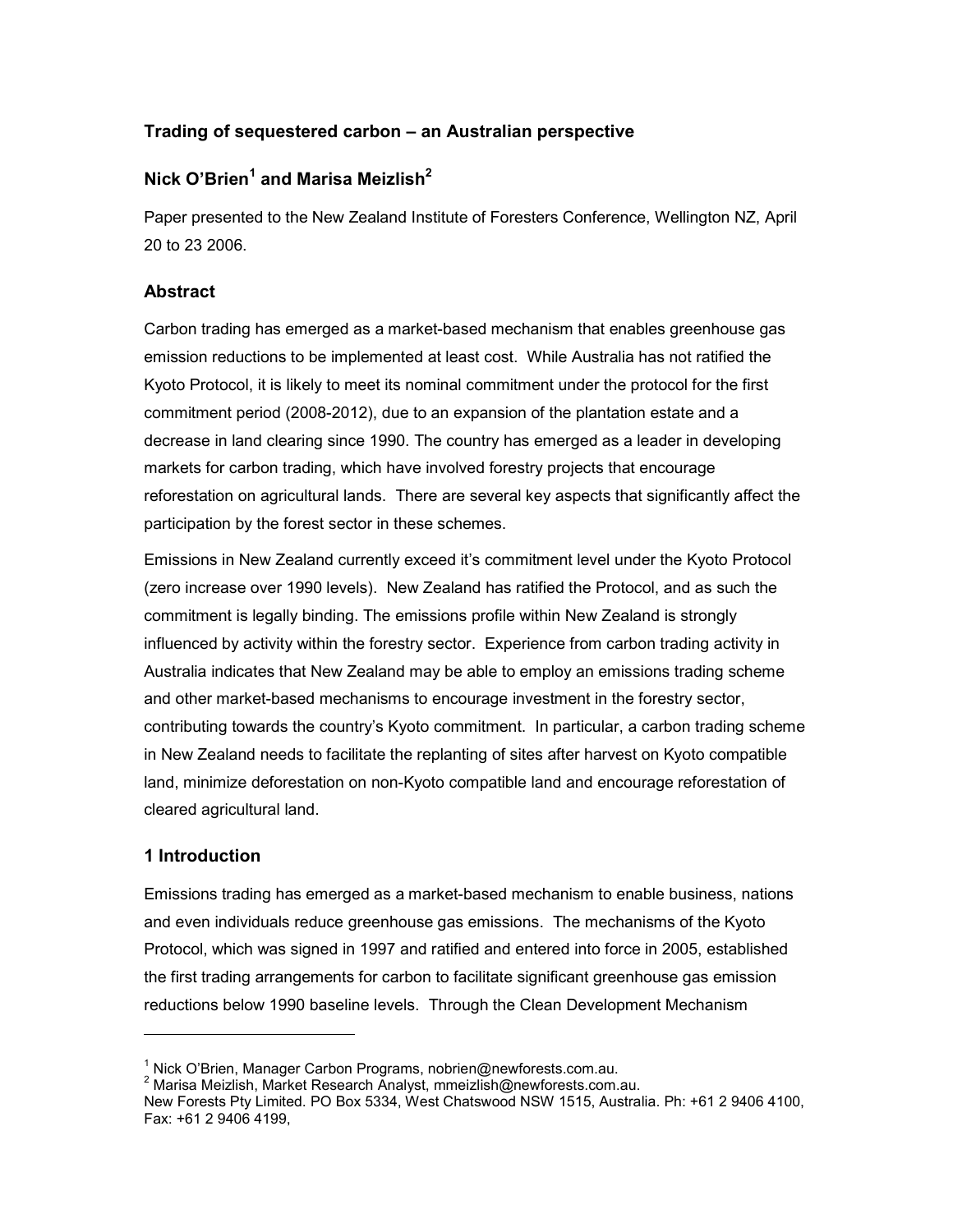(between developed and developing countries) and Joint Implementation (between two developed countries), emitters can purchase carbon credits from projects that avoid or sequester greenhouse gas emissions. Outside of the Kyoto mechanisms, other carbon trading markets have developed, and the world's largest non-Kyoto market operates in Australia – the New South Wales Greenhouse Gas Abatement Scheme. In total, carbon transactions increased ten-fold in 2005 to trade 800 million tones of CO2 worth AU\$11.9 billion (Point Carbon 2006).

The forestry sector has contributed to the growth of these rapidly developing markets, and there are increasing opportunities for forestry investment. This paper provides an overview of forestry-based activities in carbon trading markets in Australia and discusses some of the key lessons with respect to the forestry sector.

The timber industry in New Zealand has been under pressure from low prices for export products and the resultant higher returns from agriculture over forestry, leading to a reversion of forested areas to agriculture and a decrease in planting of new forests. This is likely to increase New Zealand's emissions profile, making it more difficult to achieve its Kyoto commitment. By providing appropriate encouragement of investment in the forestry sector, well targeted carbon trading mechanisms have the potential to significantly increase carbon sequestration in forests, thereby reducing the overall emissions profile of New Zealand. This is likely to be a key component in meeting the country's Kyoto target.

## 2 Meeting Australia's Kyoto target

Since signing the Kyoto Protocol in 1997, the Australian federal government has committed significant resources to the estimation of annual greenhouse gas emissions and in recent years has claimed that Australia is on target to meet its commitment of an increase of 108% over 1990 levels. While this is largely a public relations exercise given that Australia has not yet ratified the Kyoto Protocol and so the commitment is non-binding, the most recent figures indicate that Australia's net greenhouse gas emissions for 2003 were 550 Mt  $CO<sub>2</sub>$ -e, compared to 544 Mt  $CO_2$ -e in 1990, representing a 1.1% increase (AGO 2005).

This seemingly good result can be attributed to the land-use, land-use change and forestry (LULUCF) sector, which had an emission profile in 2003 of 34.8 Mt  $CO<sub>2</sub>$ -e compared to 126.2 Mt  $CO<sub>2</sub>$ -e in 1990. The decrease in emissions from the LULUCF sector between 1990 and 2003 is due to a decrease in the rate of land clearing and a significant expansion of the plantation estate, primarily with hardwood species planted on ex-agricultural land. Without the inclusion of the LULUCF sector, net Australian greenhouse gas emissions in 2003 were 23.3% greater than 1990 levels (AGO 2005).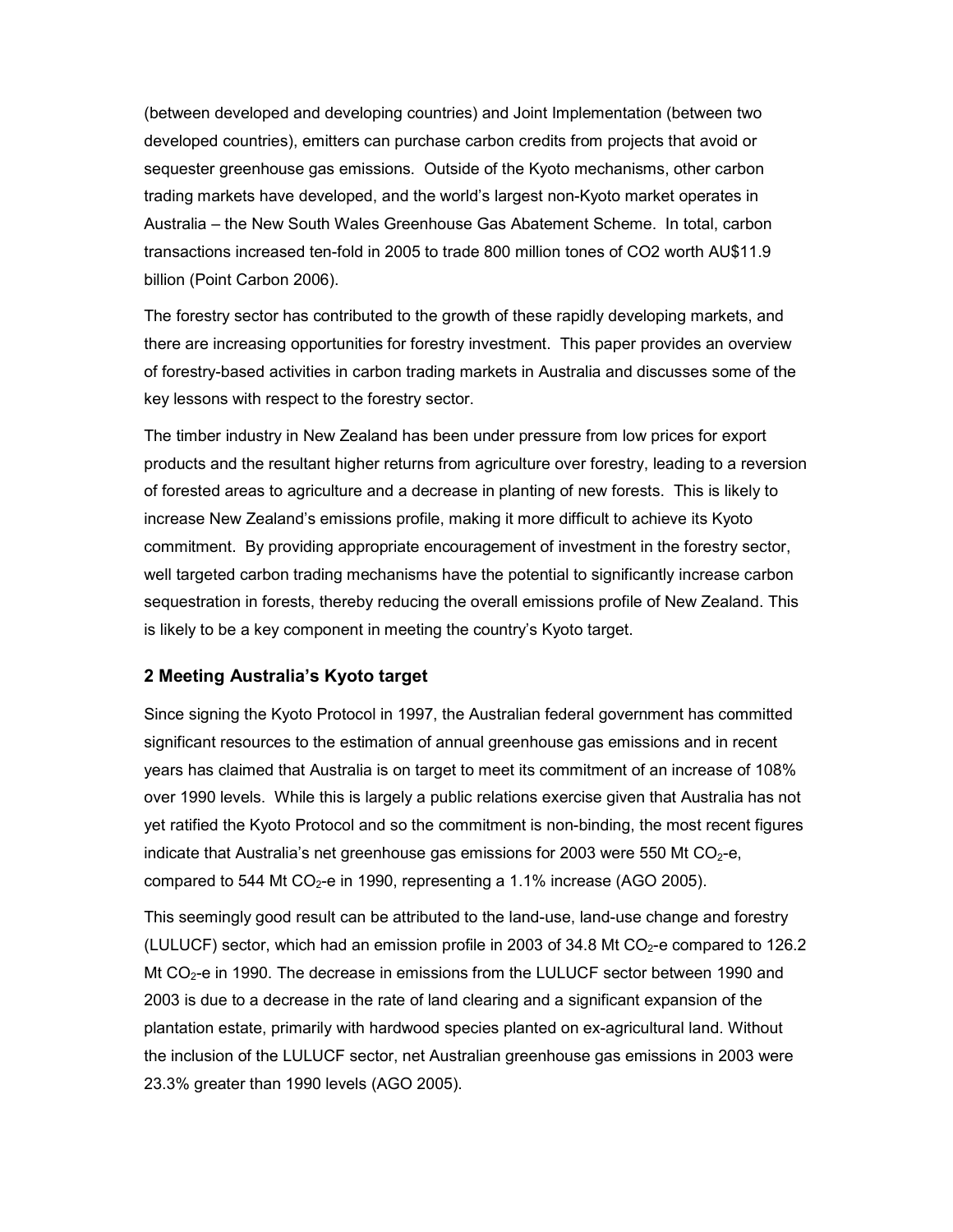Although Australia has relied heavily on the plantation sector in order to meet its nominal commitments, the Australian Government has been unwilling to instigate a national emissions trading scheme that could provide real incentive for further expansion of the national plantation estate and further reduction in Australia's net emissions profile. In January 2006 the Australian Government joined with the governments of China, India, Japan, Republic of Korea and the United States in forming the Asia-Pacific Partnership on Clean Development and Climate. However, this agreement is aimed mainly at technology transfer and does not include an emissions trading mechanism, and is therefore not considered further here.

## 3 Formal trading mechanisms in Australia

In Australia and elsewhere, carbon trading has emerged as a market-based mechanism that enables greenhouse gas emissions reductions to be implemented at least cost. Under these carbon trading schemes, projects are certified to generate offsets through emissions abatement activities (e.g. energy efficiency, low-emission electricity generation, landfill gas capture) and removals enhancement activities (e.g. carbon sequestration). Some compulsory markets are established through legislation that requires emitters, such as energy generation companies, to meet reduction targets or pay a penalty, and establishes rules for projects that wish to create credits. Similarly, there are voluntary markets with formal government backing and well defined rule sets, and there are also voluntary markets that operate outside formal legislative arrangements and are driven by business or individual motivations to become carbon neutral.

There are currently two formal platforms within Australia for the trading of carbon sequestered in plantation forests: the NSW Greenhouse Gas Abatement Scheme and the Greenhouse Friendly Program. The rules vary between these platforms, as does the potential value to participants within the forestry sector. In addition, the Australian State and Territory governments are currently developing a state-based national emissions trading scheme, to be implemented in the absence of a compulsory scheme supported by the Federal Government.

#### 3.1 The NSW Greenhouse Gas Abatement Scheme

The NSW Greenhouse Gas Abatement Scheme (NSW GGAS) commenced on 1 January 2003 with the aim of reducing the greenhouse gas emissions relating to the production and use of electricity (www.greenhousegas.nsw.gov.au). Under the scheme, electricity retailers in NSW (including the ACT from 2006) must meet an industry emissions benchmark or pay a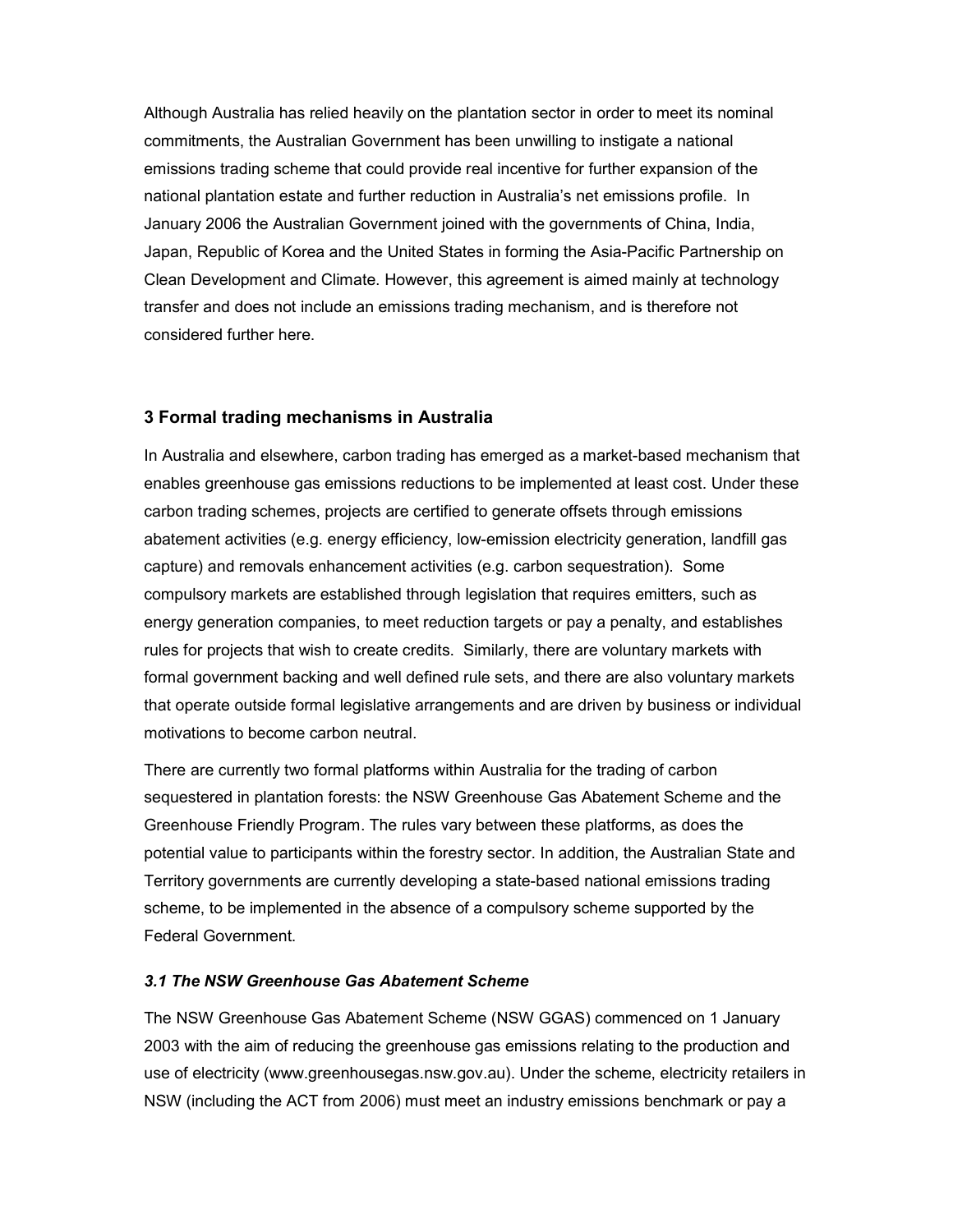penalty. Retailers can meet this benchmark by buying or generating electricity with a low emission profile or by buying abatement certificates from accredited providers, who can generate offset credits from eligible projects.

One of the four mechanisms for generating abatement certificates is through sequestration in forests compatible with Article 3.3 of the Kyoto Protocol. The key NSW GGAS rules relating to forestry projects are:

- Eligible forests must be planted after 1 January 1990 on land that was predominantly non-forest on 1 January 1990 (resulting in land-use change).
- Abatement certificates are registered upon the carbon pool (estate) rather than being attributed to individual properties, allowing for harvesting and replanting of individual stands.
- Certificates are registered ex-post (after sequestration has occurred) and can only be registered for years in which there is net sequestration (c.f. net emission).
- The abatement certificate provider is obligated to maintain carbon stocks within the carbon pool equivalent to the cumulative registration of certificates, for a period of 100 years. This obligation is enforced through a restriction applied to the land title.

Currently only one forestry-based abatement certificate provider has registered and sold certificates. In 2005, 166,005 certificates (each equivalent to 1 tonne  $CO<sub>2</sub>$ -e) were registered from carbon sequestration projects, compared with a total of approximately 5.6 million certificates from all activities (demand management and low-emission electricity generation) (IPART 2005). Supply of abatement certificates exceeded demand for 2003 to 2005, and this excess is likely to be "banked" and used to meet obligations in 2006 and 2007. The scheme administrator has indicated that by 2012 the demand for certificates is likely to exceed supply by as much as 10 million certificates per annum. This provides a significant investment opportunity for the forestry sector, which could generate income from carbon sequestration to finance new plantations, resulting in further emissions reductions and certificate creation.

Abatement certificates for the 2005 vintage are currently trading at approximately \$14.20 on the spot market, with prices for 2009 vintage trading at over \$17 (Next Generation Energy Solutions, www.nges.com.au). Prices for abatement certificates are limited by the penalty imposed for non-compliance (currently about \$15.70 per tonne  $CO<sub>2</sub>$ -e after tax considerations), which is increased annually in line with the Consumer Price Index.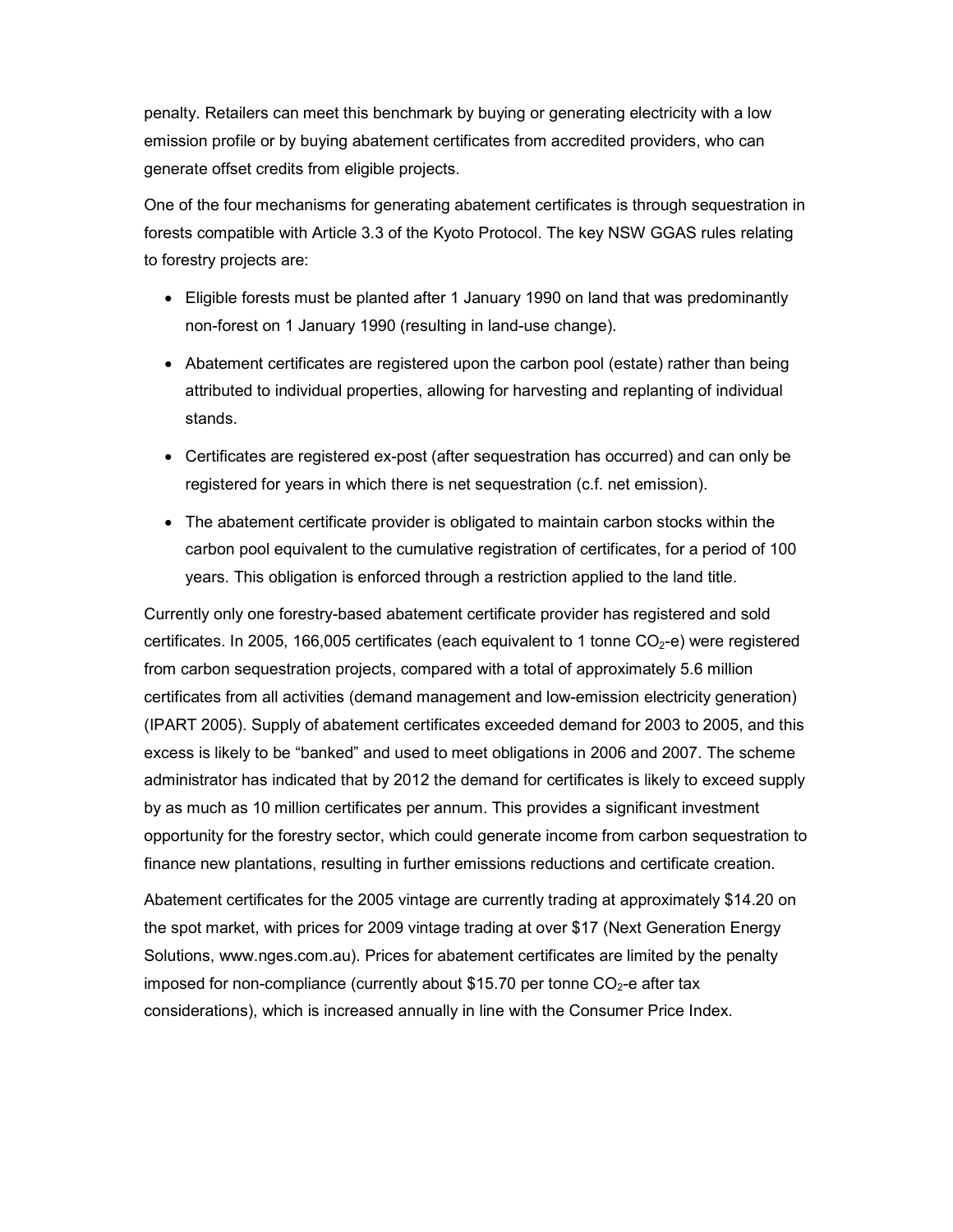### 3.2 The Greenhouse Friendly program

The Greenhouse Friendly Program (GFP) is a Commonwealth Government initiative to engage consumers on climate change issues and broaden the basis for investment in greenhouse gas abatement above a business as usual. GFP is a voluntary scheme, whereby participants can have products or services certified as greenhouse neutral by buying sufficient GFP emissions abatements to offset any emissions generated in the production and distribution of the product or service (full life-cycle analysis).

Offsets can be generated from a variety of project types including forest sequestration, as long as it can be demonstrated that the project achieves additional greenhouse gas abatement. The rules for forest sequestration projects are currently under review, but are likely to include several key components:

- Eligible forests must be planted after 1 January 1990, on land that was predominantly non-forest on 1 January 1990 (resulting in land-use change).
- Projects must be satisfy financial additionality criteria (i.e. be additional to "business as usual"). Where the forest would have been planted anyway but the project results in an additional abatement, then this additional abatement may be eligible.
- The offset provider maintains liability for the sequestered carbon for a period of 70 years, but the buyers of credits are also potentially liable in the event of unplanned reversal events.
- Projects must not have been financed through another Commonwealth or State measure.

Given that this is a voluntary market and there is no central trading house for GFP offsets, it is difficult to gauge the size of the market. GFP credits are currently trading at \$7.00 (www.nges.com.au), which is half the price of credits under the NSW GGAS due the voluntary nature of participation.

The Australian Government has recently announced that from 1 July 2006 it will be a requirement for Australian companies receiving fuel excise credits of more than \$3 million to join the Greenhouse Challenge Plus program. While participation in this program does not place a mandate on companies to reduce their greenhouse gas emissions, the increase in the number of companies having to report annual emissions (a requirement of Greenhouse Challenge Plus membership) may lead to an expansion in the market for GFP offsets from companies wanting to demonstrate leadership in corporate social responsibility.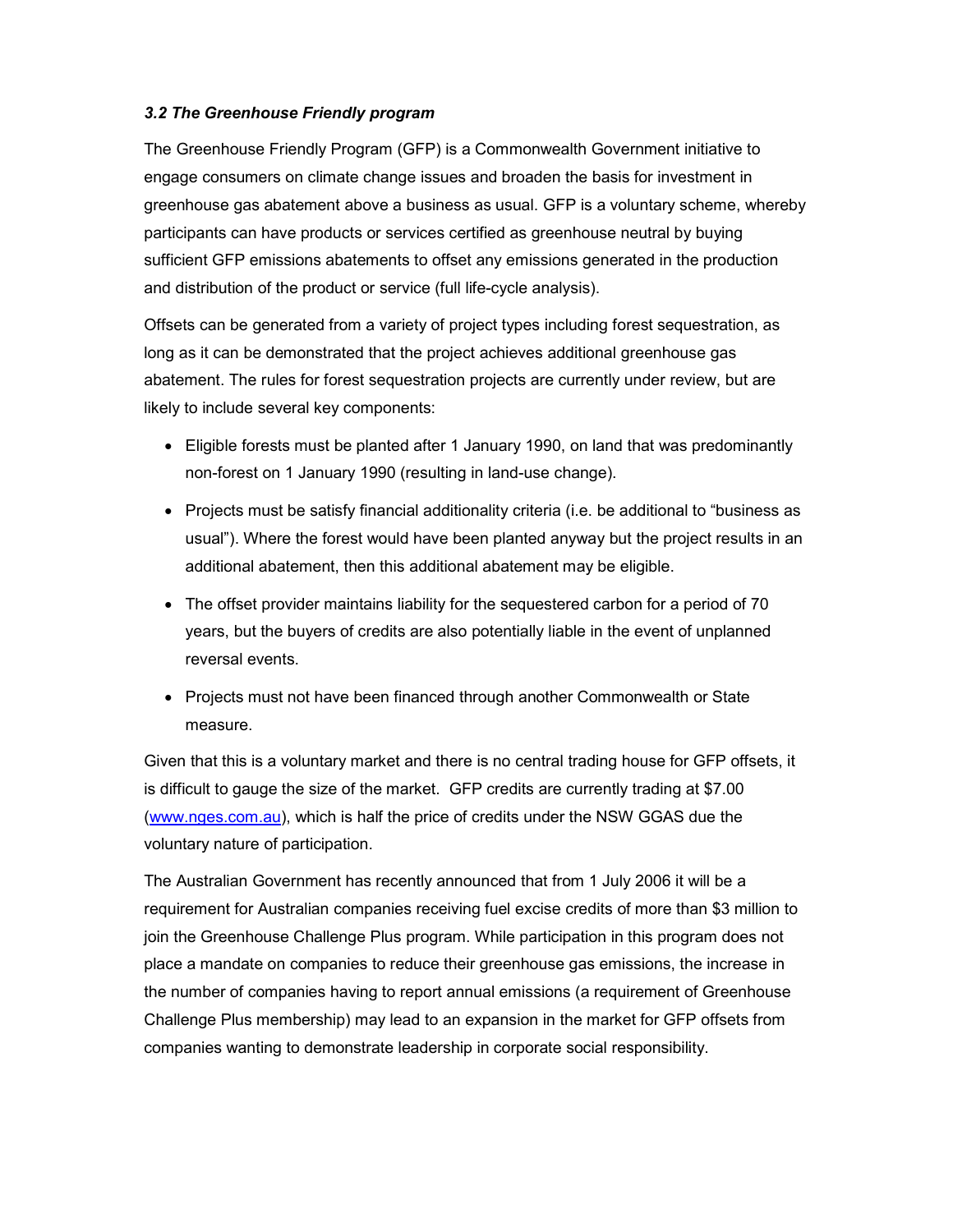#### 3.3 National Emissions Trading Taskforce

In the absence of a national emissions trading scheme supported by the Commonwealth Government, the State and Territory Governments (through the National Emissions Trading Taskforce, www.cabinet.nsw.gov.au/greenhouse/emissionstrading) are currently negotiating a trading platform that will have national scope but operate in the State and Territory jurisdictions. The rules for this scheme are still under development, but indications are that forestry based offsets will be included and the associated rules will follow closely those of the NSW GGAS. This scheme is expected to become operational in 2010.

## 4 Bilateral trades

In addition to the trading of carbon credits under the NSW GGAS (compulsory) and GFP (voluntary), voluntary transactions outside these formal schemes are increasing. This provides some opportunity for the sale of carbon credits from forestry projects that are outside NSW or do not meet the financial additionality requirements of the GFP.

Verified Emission Reductions (VERs), the unit of voluntary trading, are based on an a set of parameters agreed between buyer and seller, which may include consistency of accounting with the Interim Australian Standard (Standards Australia 2002), an obligation to maintain stocks for a set period and independent verification. Large-scale buyers of VERs are primarily organizations who have no legislated requirement to purchase credits but have either developed a product or service that is stated as being greenhouse neutral (brand differentiation), or are looking to meet internally set targets for emissions reductions (corporate social responsibility / mitigate reputational risk). There is also an emerging market for smaller-scale transactions, primarily through specific offset products such as Greenfleet (www.greenfleet.com.au) that are developed for retail sales to companies and individuals wanting to offset their emissions.

In 2005 the worldwide market for VERs was about US\$69 million (Point Carbon 2006). Prices range from US\$1 to US\$38 per tonne of  $CO<sub>2</sub>$ -e for all project types with sequestration projects at the lower end of the scale.

## 5 Lessons to be learned from the Australian experience

The development of mandatory and voluntary schemes for carbon trading and the emerging market for VERs in Australia has provided the opportunity to assess the impact of several key rules on investment in forestry based projects and participation in carbon trading markets.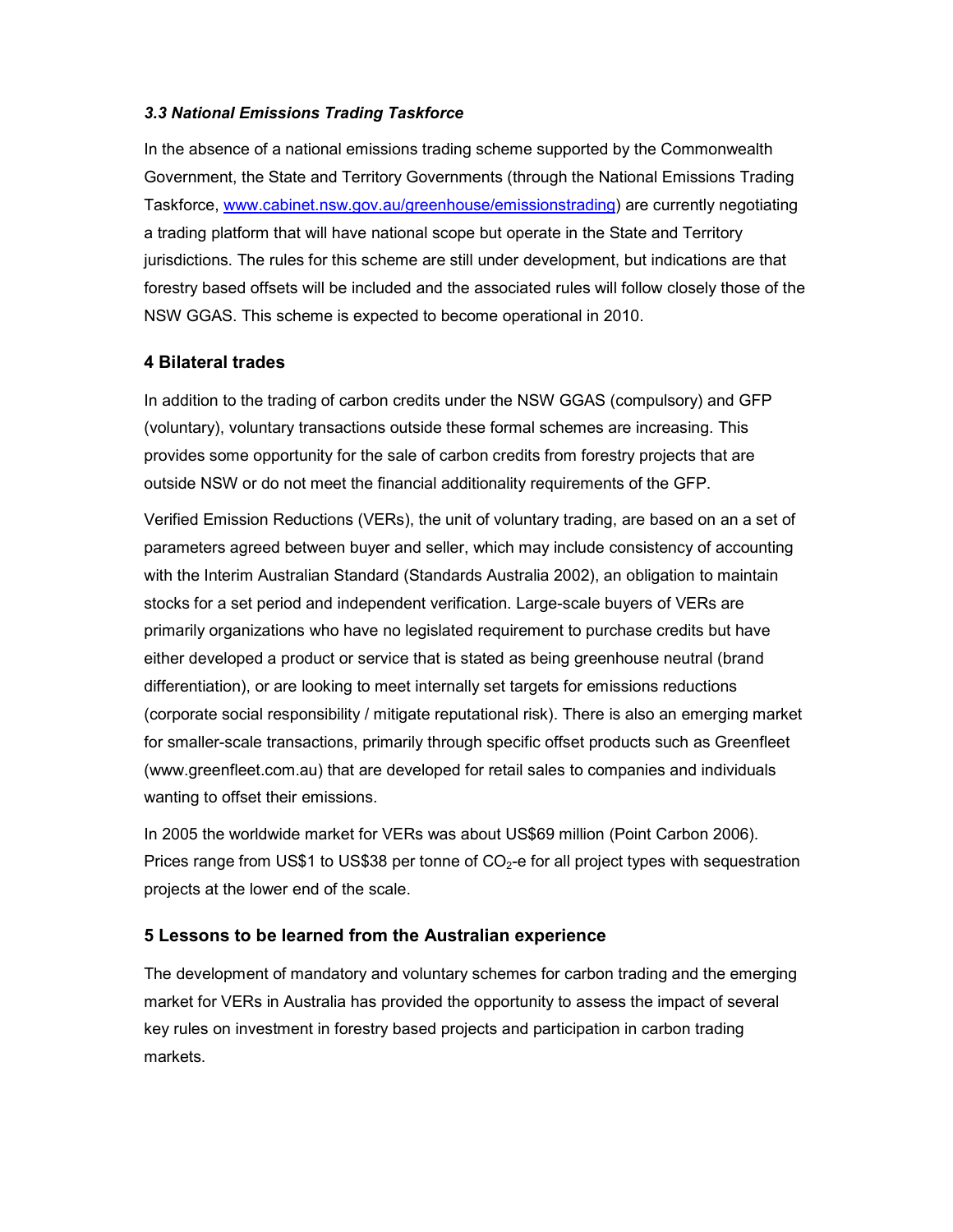## 5.1 Project eligibility

The requirement for financial additionality imposed by the Greenhouse Friendly Program is a significant deterrent to investment in forestry projects, since it acts against projects that are financially viable without the sale of carbon. Further, financial additionality introduces a degree of subjectivity into the determination of eligibility and may result in identical plantations having different eligibility status even though they provide the same environmental benefit.

In contrast, the eligibility of forestry projects under the NSW GGAS is based on Kyoto criteria. This is seen by some as providing a windfall gain for the commercial forestry industry, since the plantations may have been planted anyway and are therefore not necessarily in addition to "business as usual". However, there is considerable merit to this approach, given that (a) these plantations provide a significant environmental service through the sequestration of carbon dioxide, which should be recognized in any emissions trading scheme, and (b) inclusion of commercial plantations in the scheme introduces an incentive for the ongoing management and replanting of the forest after harvest, resulting in long-term land-use change and reducing the likelihood of deforestation or reversion to agriculture after one or two rotations.

## 5.2 Ongoing liability

The sale of carbon credits from forestry projects under both the NSW GGAS and the GFP generates a long-term liability to maintain sufficient carbon stocks within the forest estate equivalent to the volume of credits registered or sold. This is necessary in order to achieve equivalence with credits derived from emission reduction projects, ensuring that forestry credits are fully fungible within the market.

The NSW GGAS uses a restriction placed on the land title to ensure the ongoing compliance by the land owner and carbon pool manager with liabilities incurred through the sale of carbon. This restriction takes the form of a legally binding agreement between the Scheme administrator, carbon pool manager and land owner. The buyers of abatement certificates bear none of the liability for unplanned depletion events (emissions) resulting in the carbon pool manager being in breach of obligations. The carbon pool manager enters into a single agreement (with the Scheme administrator), irrespective of how many different organizations purchase abatement certificates generated by the carbon pool.

In contrast, the current draft guidelines for forest sequestration projects under the GPF indicate that liability for the ongoing maintenance of carbon stocks must be determined through an agreement between the abatement provider and purchaser. However, implementation of mechanisms to ensure that liability is not transferred to the buyer (such as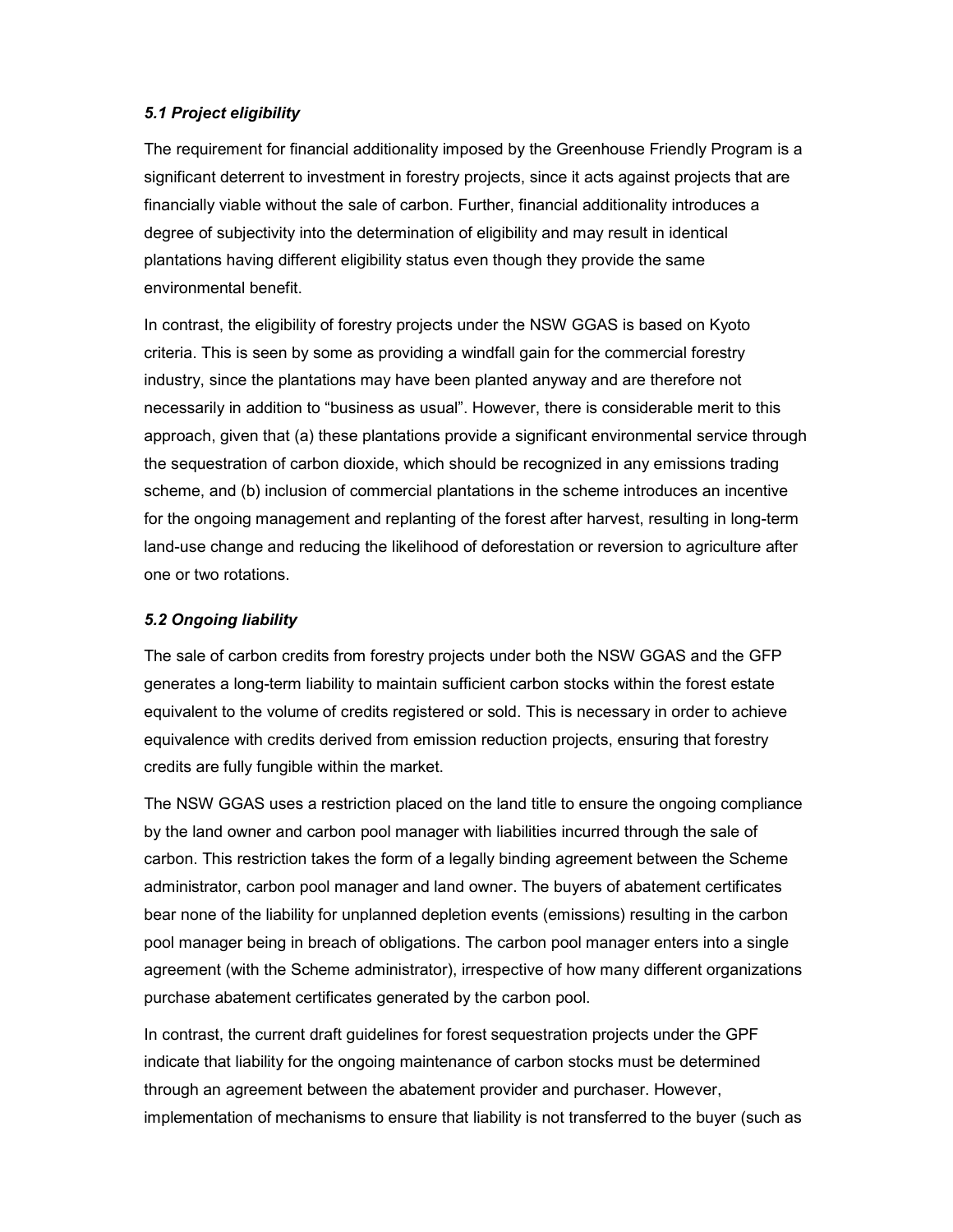restrictions on the land title) are not practical, particularly for large managed carbon pools where carbon is sold annually, perhaps to a variety of buyers. The complexity of these arrangements is likely to increase compliance and transaction costs for abatement providers, and coupled with greater uncertainty for buyers associated with the possible ongoing liability will decrease the financial attractiveness of sequestration abatement projects.

This highlights the need for the creation of a regulator to oversee the registration of credits and ongoing compliance with any given program.

#### 6 Opportunities for the forestry sector in New Zealand

New Zealand ratified the Kyoto Protocol in 2002, and has committed to a legally binding target of zero increase in greenhouse gas emissions for the first commitment period (2008- 2012) over 1990 emission levels. The New Zealand inventory of greenhouse gas emissions for 2003 indicates that net emissions (emissions minus sequestration in forests) for that year were 52.5 Mt CO<sub>2</sub>-e, compared to 40.1 Mt CO<sub>2</sub>-e in 1990, an increase of 31% (Ministry for the Environment 2005). Almost half of New Zealand's emissions come from the agricultural sector (37.2 Mt  $CO<sub>2</sub>$ -e in 2003), whereas the forest sector is a net sink for greenhouse gases  $(22.9 \text{ Mt CO}_2 - \text{e in } 2003)$ .

The plantation forestry sector in New Zealand, while relatively mature, faces issues relating to low returns brought on by the exposure to export markets and (until recently) high exchange rate between the NZ and US dollars. There is real opportunity for the forestry sector specifically, and New Zealand in general, to benefit from the positive impact that ongoing forest management can have on greenhouse gas emissions. For the potential benefits from this opportunity to be realized, the rules relating to emissions trading within New Zealand need to be clarified, both in terms of participation of forest growers in carbon trading, as well as mechanisms to reverse the trend of increasing deforestation/reversion to agriculture. The forest sector needs a greater level of certainty than currently exists, on which to base long-term investment decisions.

The mechanisms for achieving a reduction in New Zealand's emissions profile through the forestry sector should not be limited solely to consideration of Kyoto consistent forests and agricultural land. There is merit to some form of incentive payment to encourage the replanting of pre-1990 plantations after harvest, given that the reversion of these forests to agriculture has a dual effect on the country's emissions profile due to the reduction in carbon stocks in forests coinciding with increased emissions from agricultural production.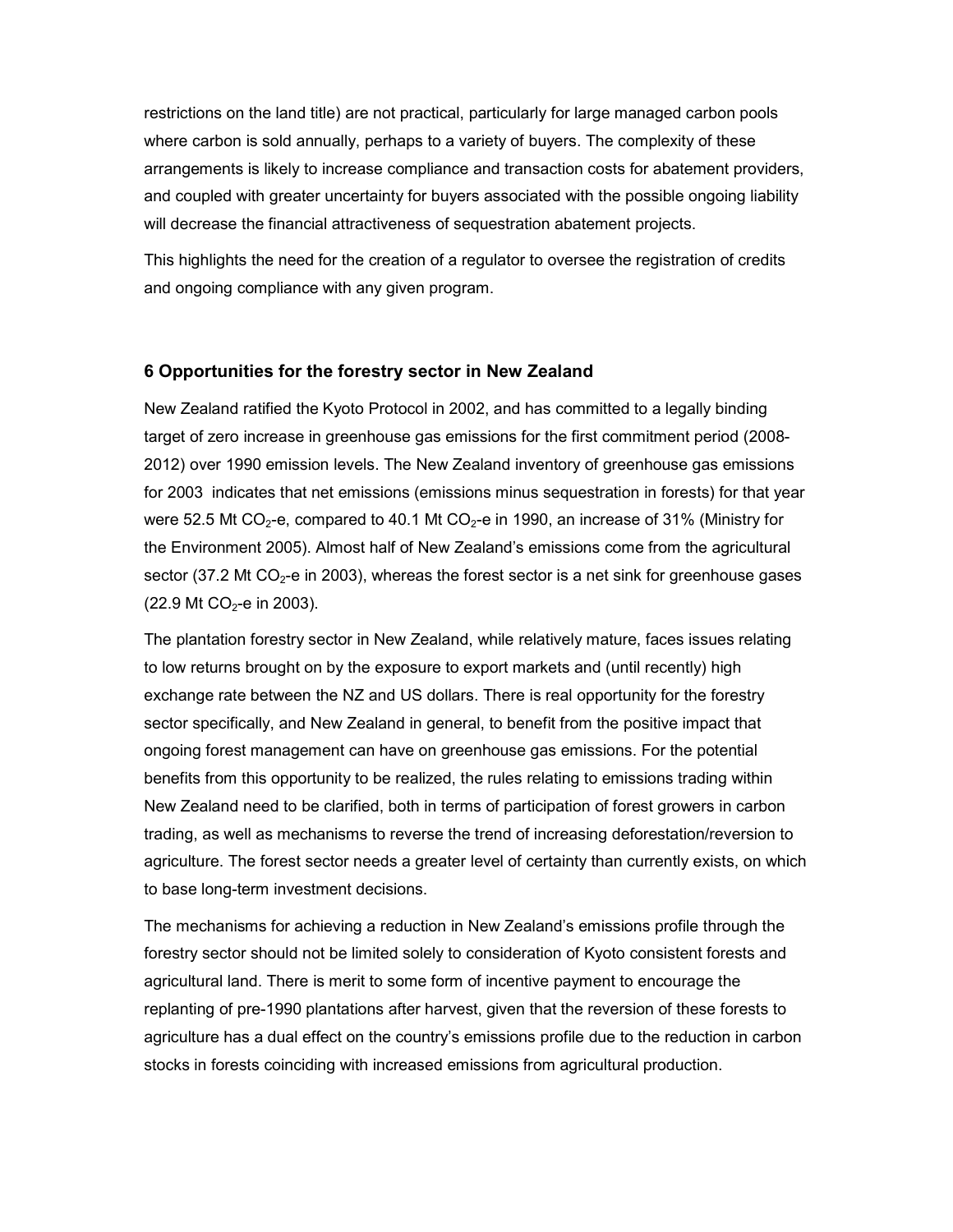Similarly, ensuring that stands are replanted after harvest should also be a priority within the current estate of Kyoto consistent forest. There is the potential for the reversion of these forests to agriculture over the next few decades, which will impact negatively on the emissions profile of New Zealand.

Expanding the plantation estate through the planting of Kyoto consistent agricultural land is another important strategy in achieving New Zealand's long-term commitments under the Kyoto Protocol. This incorporates multiple benefits due to the increase in carbon stocks in forests, and the decrease in emissions from agricultural production.

The current emphasis on the Permanent Forest Sinks Initiative to achieve carbon sequestration goals largely ignores the very real and significant contribution that forests managed on a rotational basis make towards reducing the emissions profile within New Zealand. The mechanisms developed around carbon trading need to recognize these benefits and include rotational forestry as an eligible management option.

Reducing deforestation and increasing new plantings may require a suite of mechanisms to ensure that an effective outcome is achieved at lowest cost possible to the New Zealand economy. These mechanisms could include a 'grey' market for carbon credits, traded solely within New Zealand between forest growers, who can generate the credits based on replanting of previously forested land, and large emitters. Pricing signals from this market should encourage the large emitters to move towards a lower emissions profile for an equivalent activity level. A 'green' market for carbon credits could also be established, whereby carbon sequestration in Kyoto consistent forests would be used to generate RMUs or, preferably, AAUs that could be traded within New Zealand and internationally. An important consideration of this market mechanism is the need for the New Zealand government to retain some of the benefit from this sequestration given that it is responsible for any shortfall in the Kyoto target. This could be achieved by providing AAUs for only a portion of the sequestration, with the balance eligible to generate certificates on the domestic 'grey' market.

#### 6 Conclusions

The Australian carbon trading platforms are supporting a rapidly growing and increasingly sophisticated trade in offsets, and this development is mirrored in the voluntary market. Carbon sequestration in forests plays an important role in generating offsets for greenhouse gas emissions, and this is recognized in both the formal trading platforms and the voluntary market.